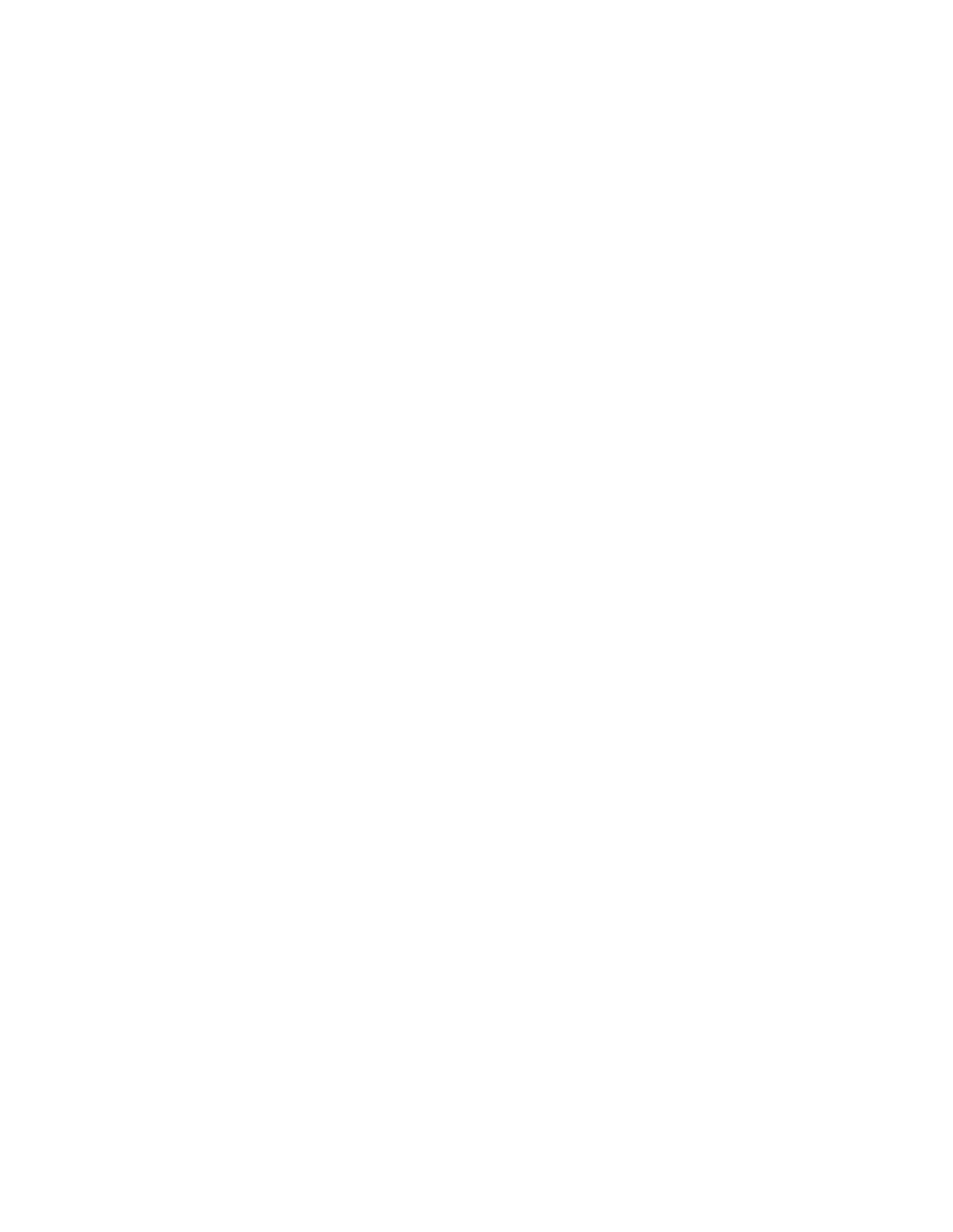# 9 Stress

In fluids at rest pressure is the only contact force. For solids at rest or in motion, and for viscous fluids in motion, this simple picture is no longer valid. Besides pressure-like forces acting along the normal to a contact surface, there may also be shear forces acting tangentially to it. In complete analogy with pressure, the relevant quantity turns out to be the *shear stress*, defined to be the shear force per unit of area. Friction forces are always caused by shear stresses.

The two major classes of materials, fluids and solids, react differently to stress. Whereas fluids respond by flowing, solids respond by deforming. Although the equations of motion in both cases are derived from Newton's second law, fluids and solids are in fact so different, that they mostly are covered in separate textbooks. In this book, we shall as far as possible maintain a general view of the physics of continuous systems, applicable to all types of materials.

The integrity of a solid body is largely due to internal elastic stresses, both normal and shear. Together they resist deformation of the material and prevent the body from being pulled apart. Unlike friction, elastic forces do not dissipate energy, and ideally the work done against elastic forces during deformation may be fully recovered. In reality, some elastic energy will always be lost because of emission of sound waves that eventually decay and turn into heat. Baron Augustin-Louis<br>In this chapter the emphasis is on the theoretical formalism for contact forces Cauchy (1789–1857).

In this chapter the emphasis is on the theoretical formalism for contact forces, independently of whether they occur in solids, fluids, or intermediate forms such as clay or dough. The vector notation used up to this point is not adequate to the task, because contact forces not only depend on the spatial position but also on the orientation of the surface on which they act. A collection of nine stress components, called the stress tensor, was introduced by Cauchy in 1822 to describe the full range of contact forces that may come into play.



The force on a small piece of a surface can be resolved in a normal pressure-like force and a tangential shear force.

 $(1789-1857)$ . French mathematician who produced an astounding 789 papers. Contributed to the foundations of elasticity, hydrodynamics, partial differential equations, number theory, and complex  $and$  complex functions.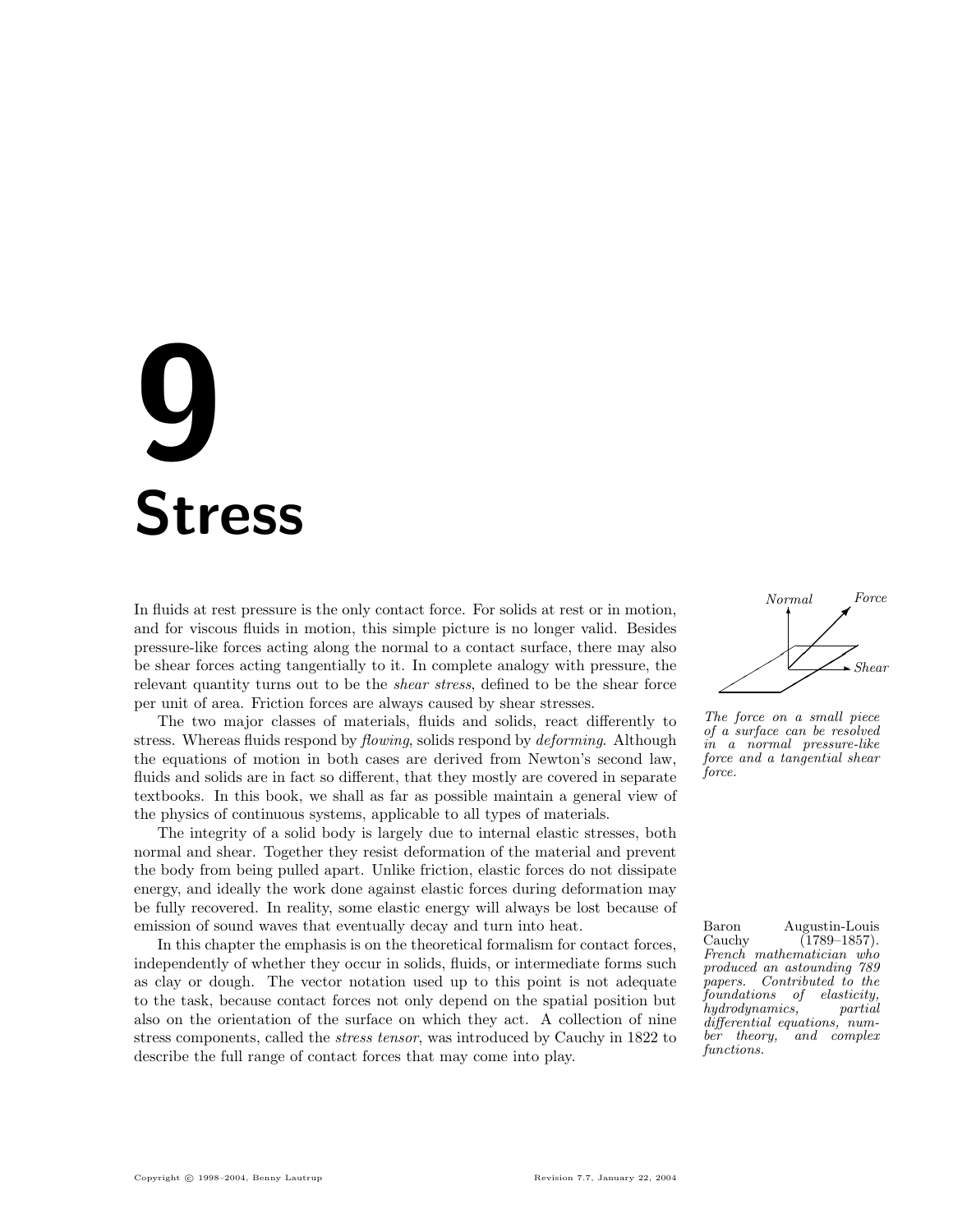|              | μνυ  | ~    |
|--------------|------|------|
|              |      |      |
| Glass/glass  | 0.9  | 0.4  |
| Rubber/asph. | 0.9  | 0.7  |
| Steel/steel  | 0.7  | 0.6  |
| Metal/metal  | 0.6  | 0.4  |
| Wood/wood    | 0.4  | 0.3  |
| Steel/ice    | 0.1  | 0.05 |
| Steel/teflon | 0.05 | 0.05 |

 $\mathbf{u}\circ \mathbf{u}$ 

Approximate friction co $e\hat{f}$ ficients combinations of materials.



Balance of forces on a crate standing still on a horizontal floor. The point of attack A is here chosen at floor level to avoid creating a moment of force which could turn over the crate.



Sketch of tangential reaction T as a function of applied traction  $F$ . Up to<br> $F = \mu_0 N$ , the tangential  $\mu_0 = \mu_0 N$ , the tangential reaction adjusts itself to the traction,  $T = F$ . At  $F = \mu_0 N$ , the tangential reaction drops abruptly to a lower value, and stays there independently of the applied traction.

# 9.1 Friction

The concept of shear stress is best understood through friction, a shear force known to us all. We hardly think of friction forces, even though we all day long are served by them and do service to them. Friction is the reason that the objects we hold are not slippery as a piece of soap in the bathtub, but instead allow us to grab and drag, heave and lift, rub and scrub. Most of the work we do is in fact done against friction, from stirring the coffee to making fire by rubbing two sticks against each other.

#### Static and sliding friction

Consider a heavy crate standing on a horizontal floor. Its weight  $mg_0$  acts vertically downwards on the floor, which in turn reacts back on the crate with an equal and opposite normal force of magnitude  $N = mg_0$ . If you try to drag the crate along the floor by applying a horizontal force  $F$ , also called *traction*, you may discover that the crate is so heavy that you are not able to budge it, implying that the force you apply must be fully balanced by a tangential friction force between the floor and the crate of the same magnitude,  $T = F$ , but of opposite direction.

Empirically, such static friction can take any magnitude up to a certain maximum, which is proportional to the normal load,

$$
T < \mu_0 N \tag{9-1}
$$

The dimensionless constant of proportionality  $\mu_0$  is called the coefficient of static friction which in our daily doings may take a quite sizable value, say 0.5 or greater. Its value depends on what materials are in contact and on the roughness of the contact surfaces.

If you are able to pull with a sufficient strength, the crate suddenly starts to move, but friction will still be present and you will have to do real work to move the crate any distance. Empirically, the dynamic (kinetic or sliding) friction is proportional to the normal load,

$$
T = \mu N \t{,} \t(9-2)
$$

with a coefficient of dynamic friction,  $\mu$ , that is always smaller than the corresponding coefficient of static friction,  $\mu < \mu_0$ . This is why you have to heave strongly to get the crate set into motion, whereas afterwards a smaller force suffices to keep it going at constant speed.

It is at first sight rather surprising that friction is independent of the size of the contact area. A crate on legs is as hard to drag as a box without, provided they weigh the same. Since larger weight generates larger friction, a car's braking distance will be independent of how heavily it is loaded. Braking a car it is also best to avoid skidding because the static (rolling) friction is larger than sliding friction (see problem 9.2). Anti-skid brake systems automatically adjust braking pressure to avoid skidding and thus minimize braking distance.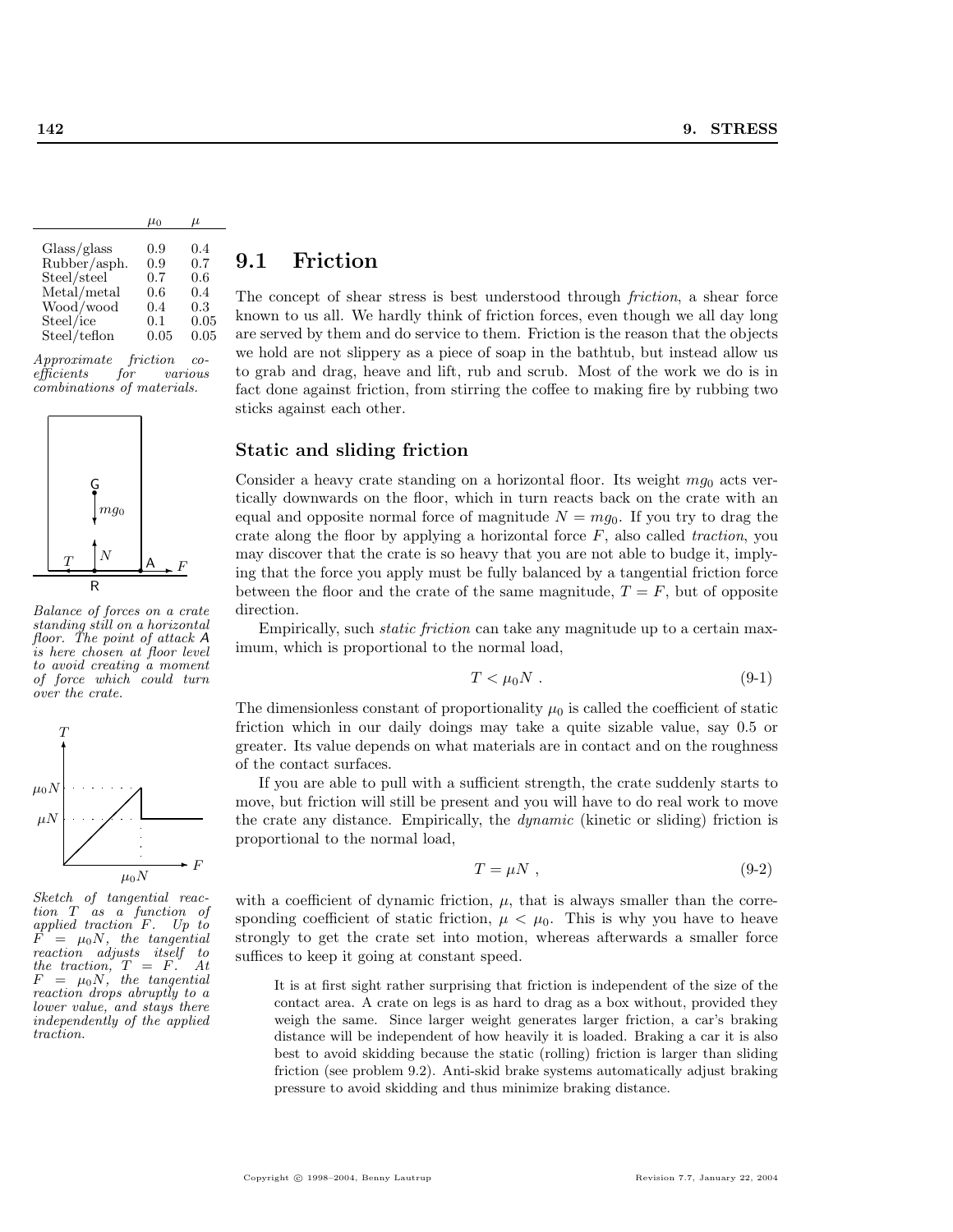The law of sliding friction goes back to Coulomb (1779) (and Amontons (1699)). The full story of dynamic friction is complicated, and in spite of the everyday familiarity with friction, there is still no universally accepted microscopic explanation of the phenomenon<sup>1</sup>.

# 9.2 The concept of stress

Shear stress is, just like pressure, defined as force per unit of area, and the standard unit of stress is the same as the unit for pressure, namely pascal ( $Pa =$  $N/m<sup>2</sup>$ ). If the crate on the floor has a contact area A, we may speak both about the average normal stress  $\sigma_n = N/A$  and the average tangential (or shear) stress  $\sigma_t = T/A$  that the crate exerts on the floor. Depending on the mass distribution of the contents of crate and the stiffness of its bottom, the local stresses may vary across the contact area A.

#### External and internal stress

The stresses acting between the crate and the floor are external and are found in the true interface between a body and its environment. In analogy with pressure, we shall also speak about internal stresses, even if we may be unable to define a practical way to measure them. Internal stresses abound in the macroscopic world around us. Whenever we come into contact with the environment (and when do we not) stresses are set up in the materials we touch, and in our own bodies. The precise distribution of stress in a body depends not only on the external forces applied to the body, but also on the type of material the body is made from and on other macroscopic quantities such as temperature. In the absence of external forces there is usually no stress in a material, although fast cooling may freeze stresses permanently into certain materials, for example glass, and provoke an almost explosive release of stored energy when triggered by a sudden impact.

#### Estimating internal stress

In many situations it is quite straightforward to estimate average stresses in a body. Consider, for example, a slab of homogeneous solid material bounded by two stiff flat clamps of area A, firmly glued to it. A tangential force of magnitude F applied to one clamp with the other held fixed will deform the slab a bit in the direction of the applied force. Here we shall not worry about how to calculate the deformation of the slab, but just assume that the response of the slab is the same everywhere, so that there is a uniform shear stress  $\sigma = F/A$  acting on the surface of the slab.

The fixed clamp will of course act back on the slab with a force of the same magnitude but opposite direction. If we make an imaginary cut through the slab Charles-Augustin de<br>Coulomb (1736–1806).  $(1736–1806).$ French physicist, best known from the law of electrostatics and the unit of electric charge that carries his name.



Clamped slab of homogeneous material. The shear force F at the upper clamp is balanced by an oppositely directed fixation force  $\bar{F}$ <br>on the lower clamp. The on the lower clamp. shear stress  $\sigma = F/A$  is everywhere the same on all inner surfaces parallel with the clamps.

<sup>&</sup>lt;sup>1</sup>See for example D. A. Kessler, Surface physics: A new crack at friction, Nature 413, 260 (2001).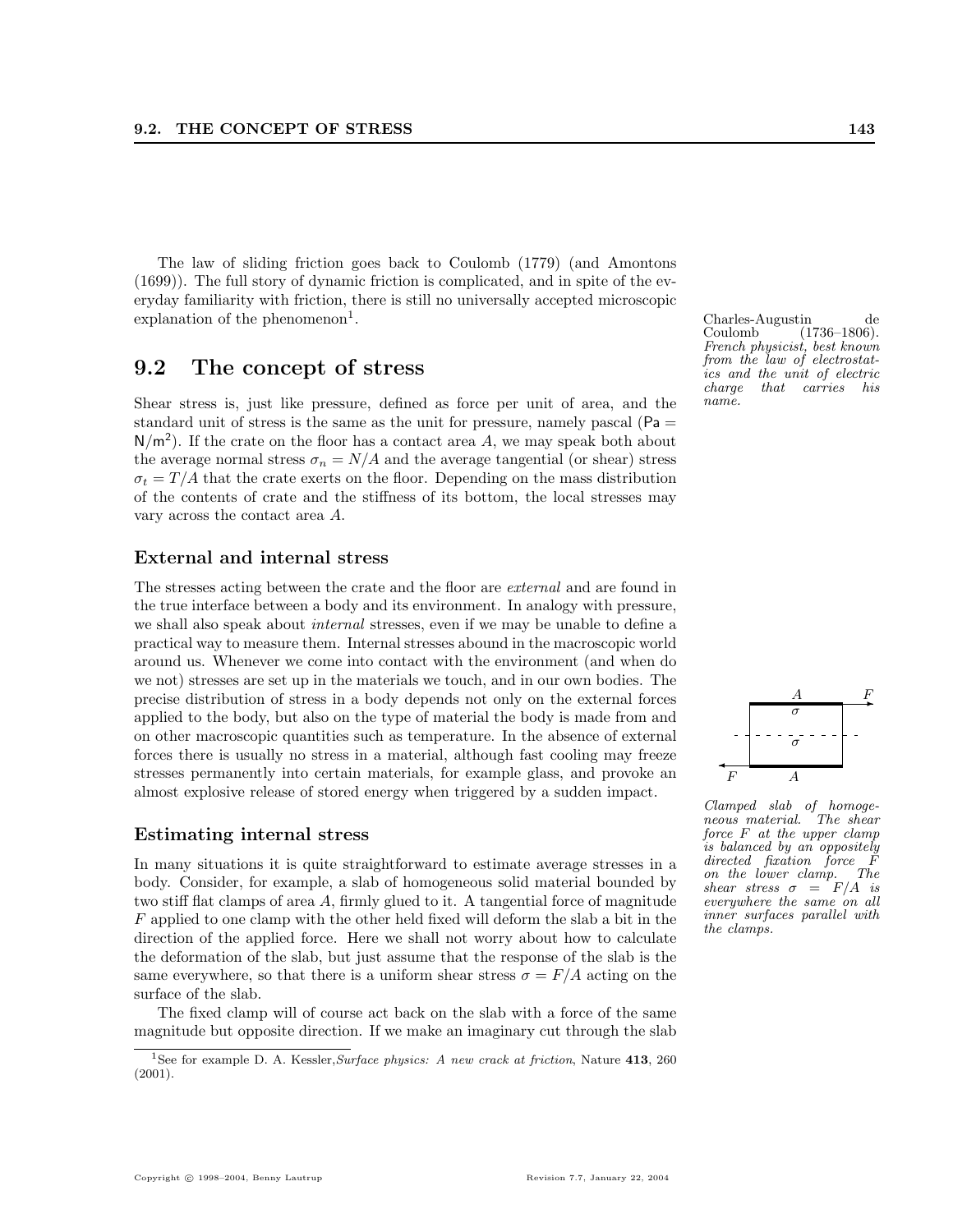

| Metal                      | MPa     |
|----------------------------|---------|
| Lead                       | 17      |
| Zink                       | 130     |
| Cast iron                  | 180     |
| Copper                     | 300     |
| $Ti\bar{t}$ <i>anium</i> . | 330–500 |
| Carbon steel               | 450     |
| <i>Nickel</i>              | 460     |
| Stainless steel            | 550     |

Typical tensile strength for common metals. The values may vary widely for different specimens, depending on heat treatment and other factors.

parallel with the clamps, then the upper part of the slab must likewise act on the lower with the shear force  $F$ , so that the internal shear stress everywhere in the cut again must be  $\sigma = F/A$ . If pressure had also been applied to the clamps, we would have gone through the same type of argument to convince ourselves that the normal stress would be the same everywhere in the cut.

For bodies with a more complicated geometry and non-uniform external load, internal stresses are not so easily calculated, although their average magnitudes may be estimated. In analogy with friction one may assume that variations in shear and normal stresses are roughly of the same order of magnitude, provided the material and the body geometry are not exceptional.

Example 9.2.1 (Classic gallows): The classic gallows is constructed from a vertical pole, a horizontal beam, and sometimes a diagonal strut. A body of mass  $M = 70$  kg hangs at the extreme end of the horizontal beam of cross-section  $A = 100$  cm<sup>2</sup>. The body's weight must be balanced by a shear stress in the beam of magnitude  $\sigma \approx Mg_0/A \approx 70,000$  Pa  $\approx 0.7$  bar. The actual distribution of shear stress will vary over the cross-section of the beam and the position of the chosen cross-section, but its average magnitude should be of the estimated value.

The classic gallows. **Example 9.2.2 (Water pipe):** The half-inch water mains in your house have an inner pipe radius  $a \approx 0.6$  cm. Tapping water at a high rate, internal friction in the water (viscosity) creates shear stresses opposing the flow, and the pressure drops perhaps by  $\Delta p \approx 0.1$  bar =  $10^4$  Pa over a length of  $L \approx 10$  m of the pipe. In this case, we may actually calculate the shear stress on the water from the inner surface of the pipe without estimation errors, because the pressure difference between the ends of the pipe is the only other force acting on the water. Setting the force due to the pressure difference equal to the total shear force on the inner surface, we get,  $\pi a^2 \Delta p = 2\pi a L \sigma$ , from which it follows that  $\sigma = \Delta p a / 2L \approx 3$  Pa. This stress is indeed of the same size as we would have estimated from the corresponding pressure drop  $\Delta p \cdot a/L$  over a stretch of pipe of the same length as the radius.

#### Tensile strength

When external forces grow large, a solid body may fracture and break apart. The maximal tension, i.e. negative pressure or pull, a material can sustain without fracturing is called the tensile strength of the material. For metals it is typically in the region of hundreds of megapascals. Similarly, the yield stress is defined as the stress beyond which otherwise elastic solids begin to undergo permanent deformation.

Example 9.2.3: Plain carbon steel has a tensile strength of 450 MPa. A quick estimate shows that a steel rod with a diameter of 2 cm breaks, if loaded with more than 14, 000 kg. Adopting a safety factor of 10, one should not load it with more than 1, 400 kg.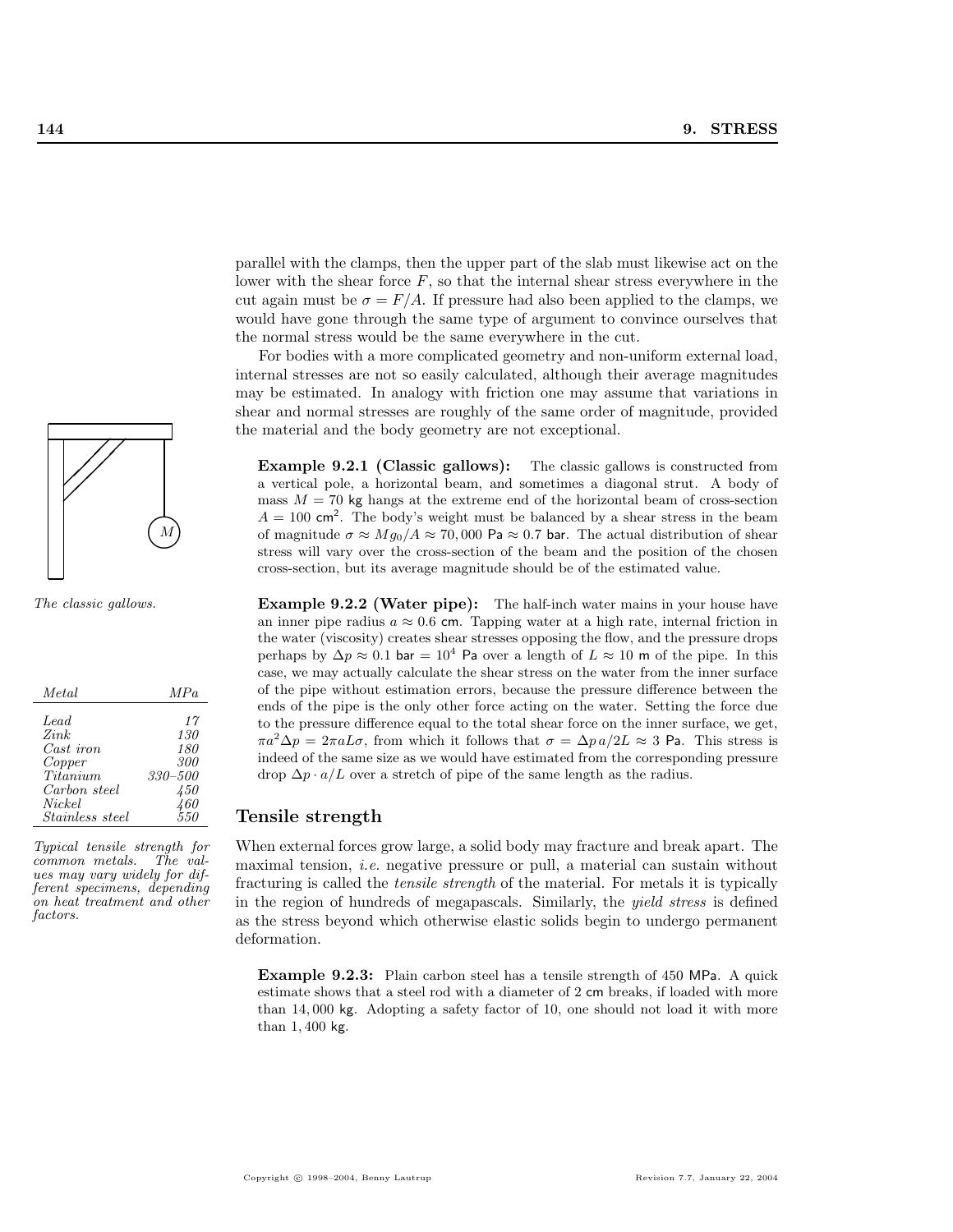## 9.3 Nine components of stress

Shear stress is more complicated than normal stress, because there is more than one tangential direction on a surface. In a coordinate system where a force  $d\mathcal{F}_x$ is applied along the x-direction to material surface  $dS<sub>y</sub>$  with its normal in the y-direction, the shear stress will be denoted  $\sigma_{xy} = d\mathcal{F}_x/dS_y$ , instead of just  $\sigma$ . Similarly, if the shear force is applied in the z-direction, the stress would be denoted  $\sigma_{zy} = d\mathcal{F}_z/dS_y$ , and if a normal force had been applied along the ydirection, it would be consistent to denote the normal stress  $\sigma_{yy} = dF_y/dS_y$ . By convention, the sign is chosen such that a positive value of  $\sigma_{yy}$  corresponds to a pull or tension.

### Cauchy's stress hypothesis

Altogether, it therefore appears to be necessary to use at least nine numbers to indicate the state of stress in a given point of a material in a Cartesian coordinate system. *Cauchy's stress hypothesis* (to be proved below) asserts that the force  $d\mathcal{F} = (\mathcal{F}_x, \mathcal{F}_y, \mathcal{F}_z)$  on an arbitrary surface element,  $d\mathbf{S} = (dS_x, dS_y, dS_z)$ , is of the form

$$
d\mathcal{F}_x = \sigma_{xx} dS_x + \sigma_{xy} dS_y + \sigma_{xz} dS_z ,
$$
  
\n
$$
d\mathcal{F}_y = \sigma_{yx} dS_x + \sigma_{yy} dS_y + \sigma_{yz} dS_z ,
$$
  
\n
$$
d\mathcal{F}_z = \sigma_{zx} dS_x + \sigma_{zy} dS_y + \sigma_{zz} dS_z .
$$
\n(9-3)

where each coefficient  $\sigma_{ij} = \sigma_{ij}(x, t)$  depends on the position and time, and thus is a field in the normal sense of the word. Collecting them in a matrix

$$
\boldsymbol{\sigma} = \{\sigma_{ij}\} = \begin{pmatrix} \sigma_{xx} & \sigma_{xy} & \sigma_{xz} \\ \sigma_{yx} & \sigma_{yy} & \sigma_{yz} \\ \sigma_{zx} & \sigma_{zy} & \sigma_{zz} \end{pmatrix} . \tag{9-4}
$$

the force may be written compactly as a matrix equation,

$$
d\mathcal{F} = \boldsymbol{\sigma} \cdot d\mathbf{S} \quad . \tag{9-5}
$$

The force per unit of area is,  $d\mathcal{F}/dS = \sigma \cdot n$ , where *n* is the normal to the surface. It is sometimes called the stress vector, although it is not a vector field in the usual sense of the word because it depends on the normal.

#### The stress tensor

Together the nine fields,  $\{\sigma_{ij}\}\$ , make up a single geometric object, called the stress tensor, first introduced by Cauchy in 1822. Using index notation, we may write

$$
\hat{d\mathcal{F}_i} = \sum_j \sigma_{ij} dS_j \quad (9-6)
$$



Components of stress acting on a surface element in the xz-plane.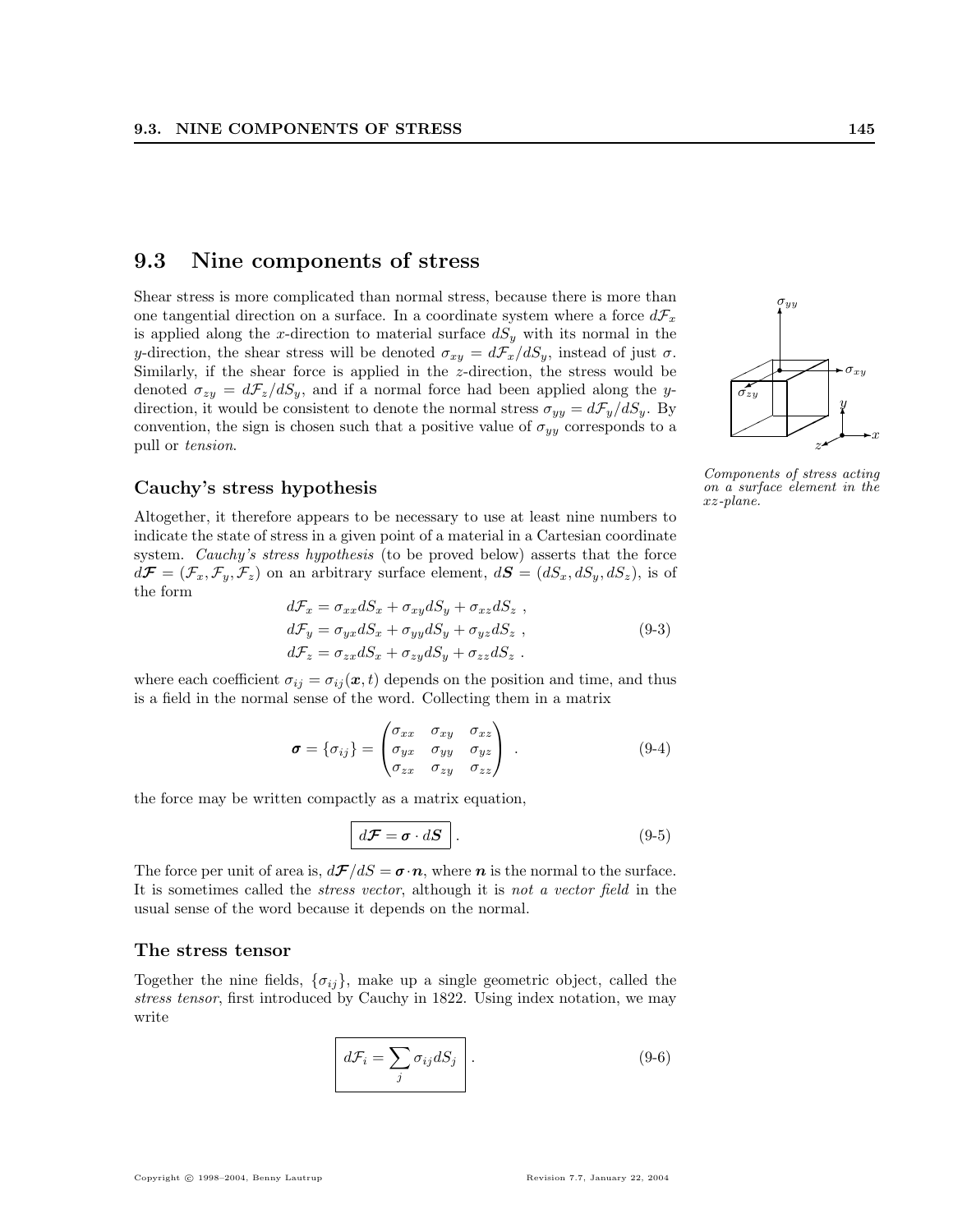Since the force  $d\mathcal{F}_i$  as well as the surface element  $dS_i$  are vectors, it follows that  $\sigma_{ij}$  is indeed a tensor in the sense of section 2.8 (see problem 2.20). This collection of nine fields  $\{\sigma_{ij}\}\$ cannot be viewed geometrically as consisting of nine scalar or three vector fields, but must be considered together as one geometrical object, a tensor field  $\sigma_{ii}(\mathbf{x},t)$  which is neither scalar nor vector. As for ordinary tensors (see section 2.8), there is unfortunately no simple, intuitive way of visualizing the stress tensor geometrically.

Example 9.3.1: The stress tensor field of the form,

$$
\{\sigma_{ij}\} = \{x_i x_j\} = \begin{pmatrix} x^2 & xy & xz \\ yx & y^2 & yz \\ zx & zy & z^2 \end{pmatrix}
$$
 (9-7)

is a tensor product and thus by construction a true tensor. The stress "vector" acting on a surface with normal in the direction of the  $x$ -axis is

$$
\boldsymbol{\sigma}_x = \boldsymbol{\sigma} \cdot \boldsymbol{e}_x = \begin{pmatrix} x \\ y \\ z \end{pmatrix} x \tag{9-8}
$$

does not transform under rotations as a true vector because of the factor  $x$  on the right hand side.

#### Hydrostatic pressure

For the special case of hydrostatic equilibrium, where the only contact force is pressure, comparison of (9-5) with (4-8) shows that the stress tensor must be

$$
\boldsymbol{\sigma} = -p \, \mathbf{1} \,, \tag{9-9}
$$

where **1** is the  $[3 \times 3]$  unit matrix. In tensor notation this becomes

$$
\sigma_{ij} = -p \, \delta_{ij} \tag{9-10}
$$

where  $\delta_{ij}$  is the index representation of the unit matrix, *i.e.* the Kronecker delta  $(2-29)$ .

#### Average pressure

Generally, however, the stress tensor will have both diagonal and off-diagonal non-vanishing components. A diagonal component behaves like a (negative) pressure, and one often defines the pressures along different coordinate axes to be

$$
p_x = -\sigma_{xx} , \quad p_y = -\sigma_{yy} , \quad p_z = -\sigma_{zz} . \tag{9-11}
$$

Since they may be different, it is not clear what the meaning of the pressure in a point should be. Furthermore, it should be remembered that the diagonal elements of a tensor  $(\sigma_{xx}, \sigma_{yy}, \sigma_{zz})$  do not behave as a vector under Cartesian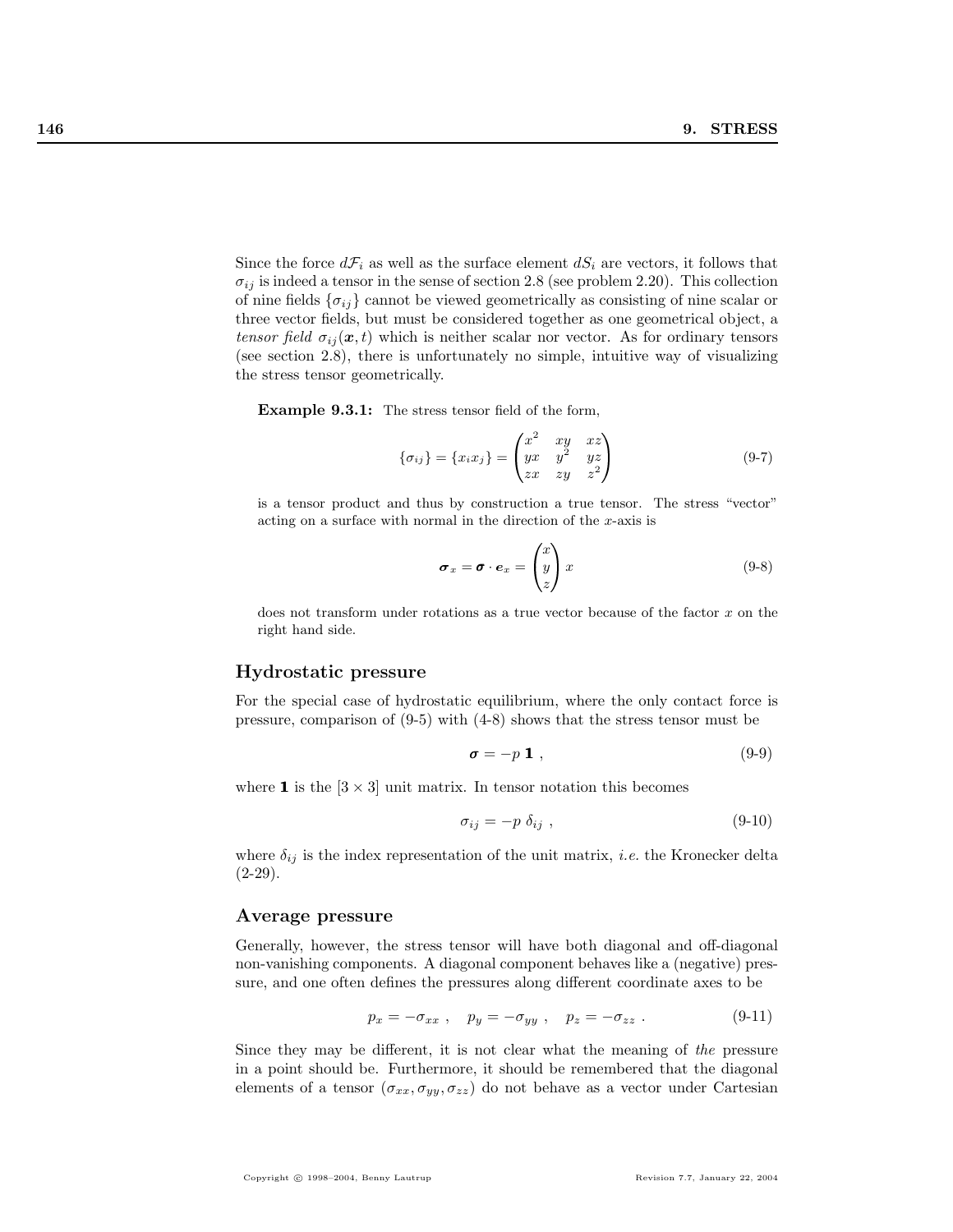coordinate transformations and thus have no well-defined geometric meaning (see section 2.8 and problem 2.23).

The pressure is defined to be the average of the three pressures along the axes,

$$
p = \frac{1}{3}(p_x + p_y + p_z) = -\frac{1}{3}(\sigma_{xx} + \sigma_{yy} + \sigma_{zz})
$$
 (9-12)

This makes sense because the sum over the diagonal elements of a matrix, the trace Tr  $\sigma = \sum_i \sigma_{ii} = \sigma_{xx} + \sigma_{yy} + \sigma_{zz}$ , is invariant under Cartesian coordinate transformations (problem 2.17). Defining pressure in this way ensures that it is a scalar field, taking the same value in all coordinate systems.

Example 9.3.2: For the stress tensor given in example 9.3.1 the pressures along the coordinate axes become  $p_x = -x^2$ ,  $p_y = -y^2$ , and  $p_z = -z^2$ . Evidently, they do not form a vector, but the average pressure,

$$
p = -\frac{1}{3}(x^2 + y^2 + z^2) , \qquad (9-13)
$$

is clearly a scalar, invariant under rotations of the Cartesian coordinate system.

#### ∗ Proof of Cauchy's stress hypothesis

Let us as in the proof of Pascal's law (page 62) again take a surface element in the shape of a tiny triangle with area vector  $d\mathbf{S} = (dS_x, dS_y, dS_z)$ . The triangle and its projections on the coordinate planes form together a little body in the shape of a tetrahedron. Since we aim to prove the existence of the stress tensor, we cannot assume that it exists. What we know is that the forces acting from the inside of the tetrahedron on the three triangular faces in the coordinate planes are vectors of the form  $d\mathcal{F}_x = \sigma_x dS_x$ ,  $d\mathcal{F}_y = \sigma_y dS_y$ , and  $d\mathcal{F}_z = \sigma_z dS_z$ . Denoting the force acting from the outside on the fourth (skew) face  $d\mathcal{F}$ , and adding a possible volume force  $fdV$ , the equation of motion for the small tetrahedron becomes

$$
dM \mathbf{w} = \mathbf{f} dV + d\mathbf{F} - d\mathbf{F}_x - d\mathbf{F}_y - d\mathbf{F}_z , \qquad (9-14)
$$

where w is the acceleration of the tetrahedron, and  $dM = \rho dV$  its mass, which is assumed to be constant. The signs have been chosen in accordance with the inward direction of the area projections  $dS_x$ ,  $dS_y$  and  $dS_z$ .

The volume of the tetrahedron scales like the third power of its linear size, whereas the surface areas only scale like the second power (see section 4.2). Making the tetrahedron progressively smaller, the body force term and the acceleration term will vanish faster than the surface terms. In the limit of a truly infinitesimal tetrahedron, only the surface terms survive, so that we must have

$$
d\mathcal{F} = \sigma_x dS_x + \sigma_y dS_y + \sigma_z dS_z \tag{9-15}
$$

This shows that the force on an arbitrary surface element may be written as a linear combination of three basic stress vectors, one for each coordinate axis. Introducing the nine coordinates of the three triplets,  $\sigma_x = (\sigma_{xx}, \sigma_{yx}, \sigma_{zx}), \sigma_y =$  $(\sigma_{xy}, \sigma_{yy}, \sigma_{zy}),$  and  $\sigma_z = (\sigma_{xz}, \sigma_{yz}, \sigma_{zz})$ , we arrive at (9-3).

¡ ¡  $\overline{x}$  $\hat{y}$ ✂ ✂ ✂✏✏✏✏✏✏✏

s ✓ ✒  $d\mathbf{S}$ 

✻

z

 $\rightarrow$ 

❅ ❅  $\times$ ❅ ❅✂ ✂ ✂ ✂

The tiny triangle and its projections form a tetrahedron.



Components of the stress vector  $\sigma_x$  acting on a surface element in the yz-plane.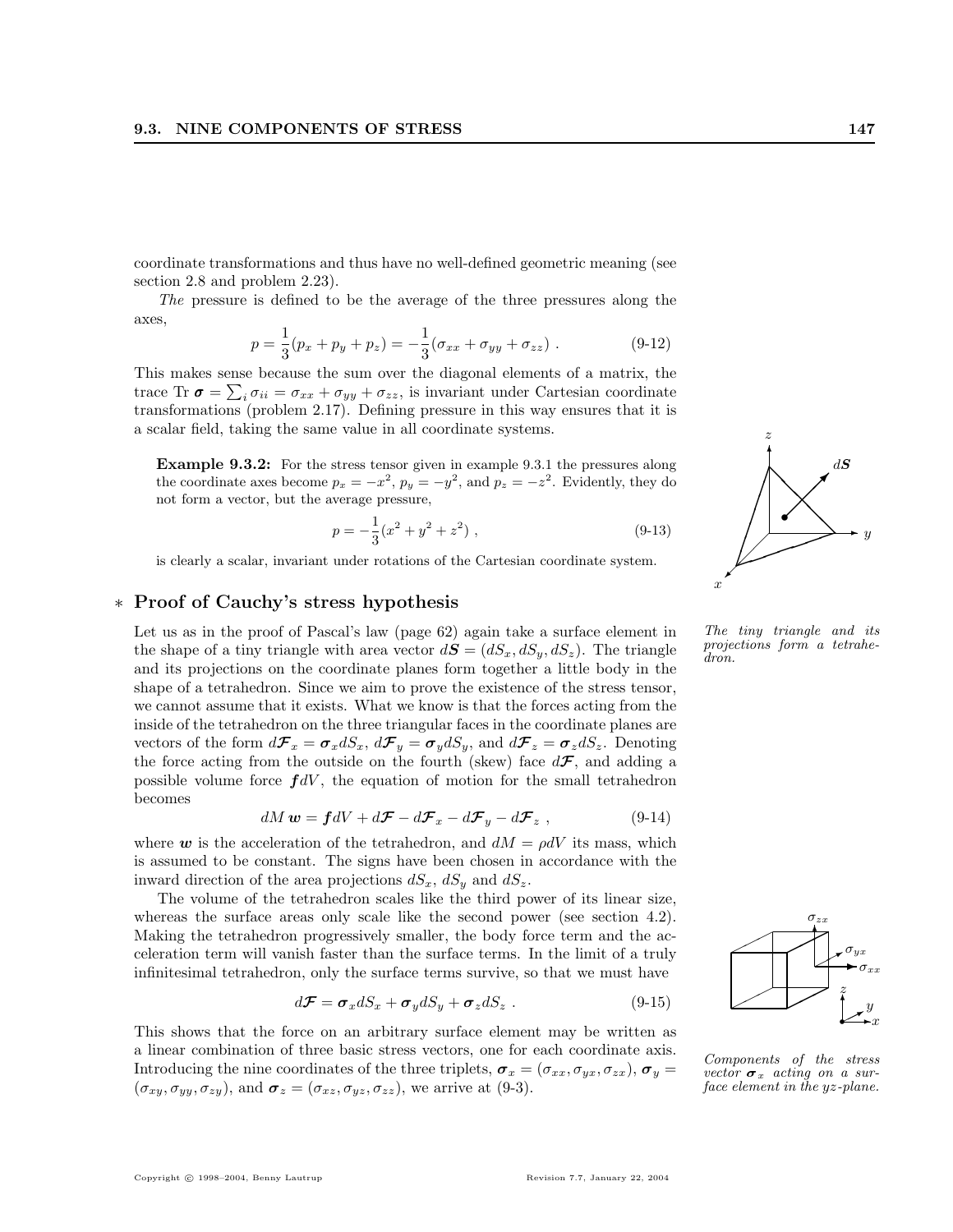## 9.4 Mechanical equilibrium

Including a volume force density  $f_i$ , the total force on a volume V with surface S becomes according to  $(9-6)$ 

$$
\mathcal{F}_i = \int_V f_i \, dV + \oint_S \sum_j \sigma_{ij} \, dS_j \tag{9-16}
$$

Using Gauss' theorem (4-22) this may be written as single volume integral

$$
\mathcal{F}_i = \int_V f_i^* dV , \qquad (9-17)
$$

where

$$
f_i^* = f_i + \sum_j \nabla_j \sigma_{ij} , \qquad (9-18)
$$

is the effective force density. The effective force is not just a formal quantity, because the total force on a material particle of volume  $dV$  is  $d\mathcal{F} = f^* dV$ . As in hydrostatics (page 64) this may be demonstrated by considering a small box-shaped particle.

#### Cauchy's local equilibrium equation

In mechanical equilibrium, the total force on any piece of material must vanish, for if it doesn't the piece of material will begin to move. So the general condition is that  $\mathcal{F} = 0$  for all volumes V, and this is only possible if the effective force density vanishes everywhere,

$$
f_i + \sum_j \nabla_j \sigma_{ij} = 0.
$$
 (9-19)

This equation is called *Cauchy's equation of equilibrium* and governs in spite of its simplicity mechanical equilibrium in all kinds of continuous matter, be it solid, fluid, or anything else. In particular, for  $\sigma_{ij} = -p \delta_{ij}$  we recover the equation of hydrostatic equilibrium,  $f_i - \nabla_i p = 0$ . It is instructive to write out the three individual equations contained in Cauchy's equilibrium equation,

$$
f_x + \nabla_x \sigma_{xx} + \nabla_y \sigma_{xy} + \nabla_z \sigma_{xz} = 0,
$$
  
\n
$$
f_y + \nabla_x \sigma_{yx} + \nabla_y \sigma_{yy} + \nabla_z \sigma_{yz} = 0,
$$
  
\n
$$
f_z + \nabla_x \sigma_{zx} + \nabla_y \sigma_{zy} + \nabla_z \sigma_{zz} = 0.
$$
\n(9-20)

These equations are in themselves not sufficient to determine the state of continuous matter, but must be supplemented by suitable *constitutive* equations connecting stress and state.



The total contact force on a small box-shaped material particle is calculated from the variations in stress on the sides. Thus  $d\mathcal{F} = (\boldsymbol{\sigma}_x(x+dx, y, z))$  –  $\sigma_x(x, y, z)$ ) $dS_x \approx \nabla_x \sigma_x dV$ <br>for the stress on  $dS_x$ , plus the similar contributions from  $dS_y$  and  $dS_z$ .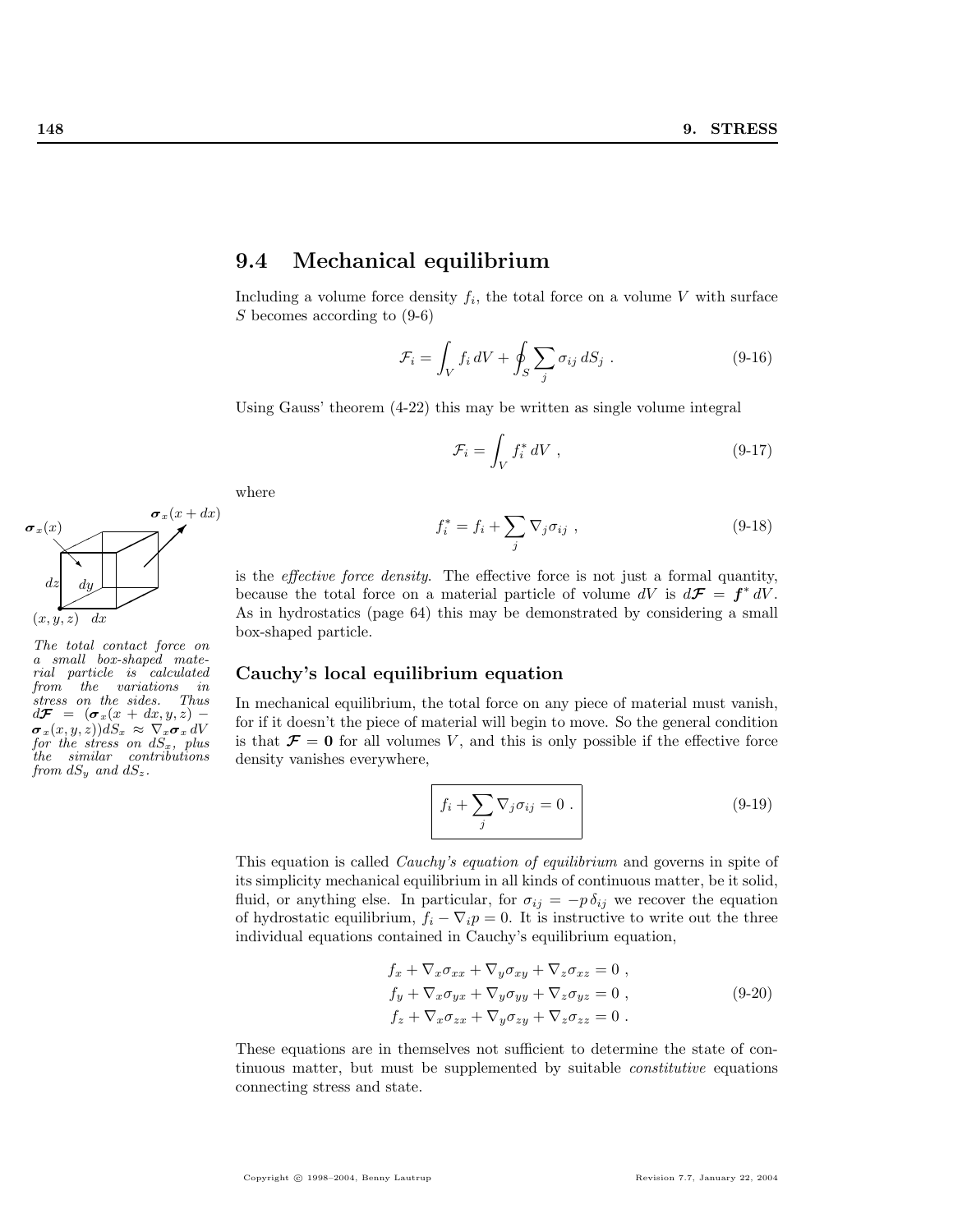For fluids at rest, the equation of state served this purpose by relating hydrostatic pressure and mass density (chapter 4). In elastic solids, the constitutive equations are more complicated and relate stress to displacement (chapter 11). Fluids and solids in motion can by their nature not be in mechanical equilibrium and obey instead dynamic equations closely related to the equilibrium equations. These will be discussed in chapters 15 and 13. In addition to hydrostatic pressure, fluids in motion will also be subject to stresses that depend on the spatial variation in flow velocity (chapter 18).

#### Symmetry

There is one very general condition (also going back to Cauchy) which may always be imposed, namely the symmetry of the stress tensor

$$
\sigma_{ij} = \sigma_{ji} \tag{9-21}
$$

Symmetry only affects the shear stress components, requiring

$$
\sigma_{xy} = \sigma_{yx} , \qquad \sigma_{yz} = \sigma_{zy} , \qquad \sigma_{zx} = \sigma_{xz} , \qquad (9-22)
$$

and thus reduces the number of independent stress components from nine to six.

Being thus a symmetric matrix, the stress tensor may be diagonalized. The eigenvectors define the principal directions of stress and the eigenvalues the principal tensions or stresses. In the principal basis, there are no off-diagonal elements, i.e. shear stresses, only pressures. The principal basis is generally different from point to point in space.

Proof of symmetry: The technical "proof" of symmetry rests on exploiting an ambiguity in the definition of the stress tensor and will be given in section 9.5. Here we shall only present a simple argument valid for mechanical equilibrium. Consider a material particle in the shape of a tiny rectangular box with sides  $a, b,$  and  $c.$  The force acting in the y-direction on a face in the x-direction is  $\sigma_{yx}$ bc whereas the force acting in the x-direction on a face in the y-direction is  $\sigma_{xu}$ ac. On the opposite faces the contact forces have opposite sign in mechanical equilibrium (their difference and the volume forces are as we have seen of order abc). Since the total force vanishes, the total moment of force on the box may be calculated around any point we wish. Using the lower left corner, we get

$$
\mathcal{M}_z = a \,\sigma_{yx}bc - b \,\sigma_{xy}ac = (\sigma_{yx} - \sigma_{xy})abc \; .
$$

This shows that if the stress tensor is asymmetric,  $\sigma_{xy} \neq \sigma_{yx}$ , there will be a resultant moment on the box. In mechanical equilibrium this cannot be allowed, since such a moment would begin to rotate the box, and consequently the stress tensor must be symmetric. Conversely, when the stress tensor is symmetric, mechanical equilibrium of the forces alone guarantees that all moments of force will vanish.

A symmetric stress tensor acts with equal strength on orthogonal faces of a cubic body.



a

 $\sigma_{xy}ac$ 

b

✛  $\sigma_{xy}ac$ 

 $-\sigma_{yx}bc$ 

✻

 $\hat{y}$ 

❄

 $\rightarrow$ 

 $^{\circ}$ 

 $\sigma_{yx}bc$ 

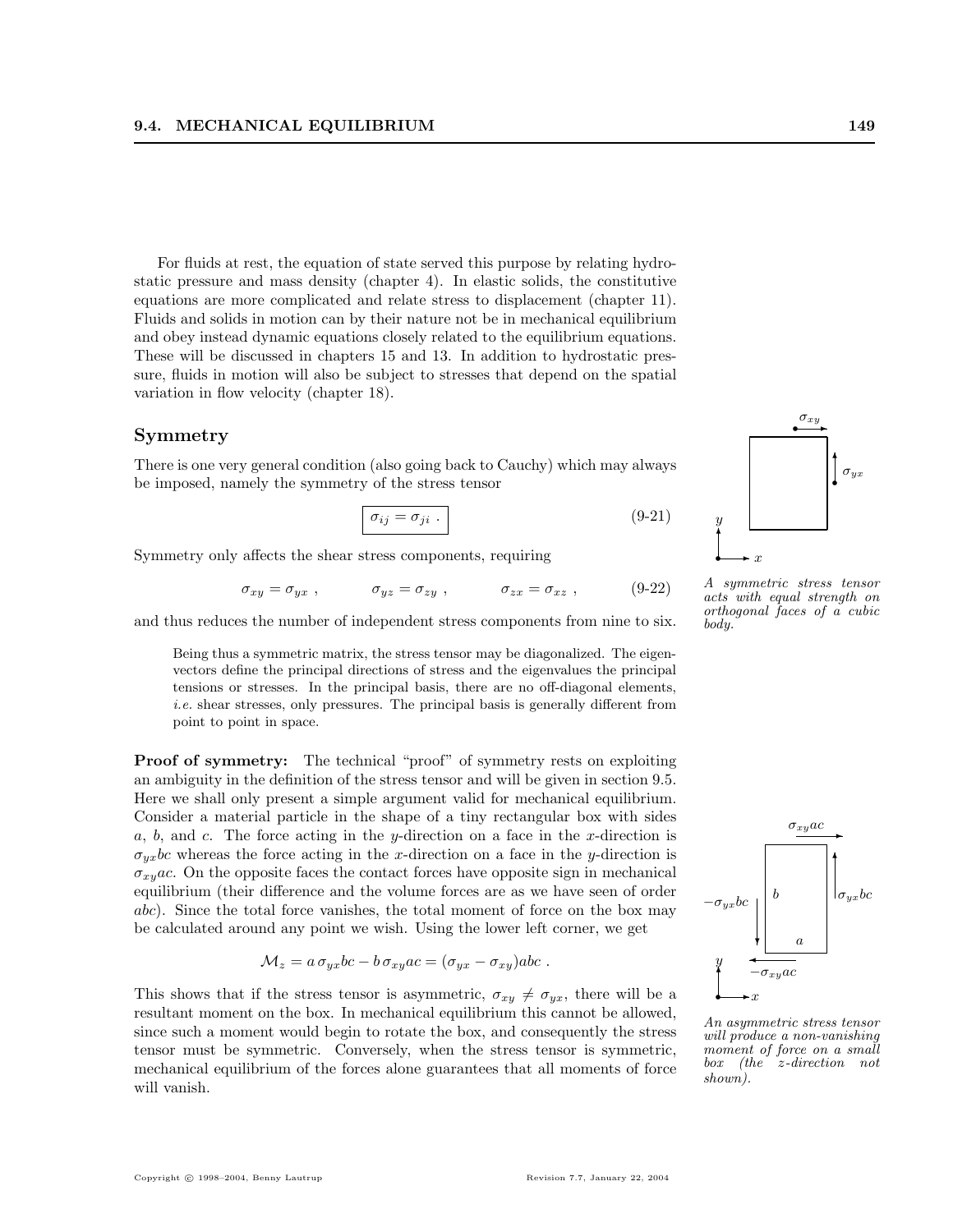

Contact surface separating body 1 from body 2. Newton's third law requires continuity of the stress vector  $\sigma \cdot n$  across the boundary, *i.e.*  $\sigma_1 \cdot n = \sigma_2 \cdot n$ .



Only the three components of the stress vector need to be continuous on the interface.

#### Boundary conditions

Cauchy's equation of equilibrium is a differential equation, and differential equations require boundary conditions. The stress tensor is a local physical quantity, or rather collection of quantities, and may, like pressure in hydrostatics, be assumed to be continuous in regions where material properties change continuously. Across real boundaries, interfaces, where material properties may change abruptly, Newton's third law only demands that the stress vector, P  $\boldsymbol{\sigma} \cdot \boldsymbol{n} = \{\sum_j \sigma_{ij} n_j\},\}$  be continuous across a surface with normal  $\boldsymbol{n}$  (in the absence of surface tension). This does not mean that all the components of the stress tensor should be continuous. Since Newton's third law is a vector condition, it imposes continuity on three linear combinations of stress components, but leaves for the symmetric stress tensor three other combinations free to jump discontinuously. Surprisingly, it does not follow that the average pressure (9-12) is continuous. In full-fledged continuum theory, the average pressure loses the appealing intuitive content it acquired in hydrostatics.

**Example 9.4.1:** Consider a plane interface in the yz-plane. The stress components  $\sigma_{xx}$ ,  $\sigma_{yx}$ , and  $\sigma_{zx}$  must then be continuous, because they specify the stress vector on such a surface. Symmetry implies that  $\sigma_{xy}$  and  $\sigma_{xz}$  are likewise continuous. The remaining three independent components  $\sigma_{yy}$ ,  $\sigma_{zz}$ , and  $\sigma_{yz} = \sigma_{zy}$  are allowed to jump at the interface. In particular the average pressure,  $p = -(\sigma_{xx} + \sigma_{yy} + \sigma_{zz})/3$ , may be discontinuous.

# ∗ 9.5 "Proof" of symmetry of the stress tensor

If the stress tensor is manifestly *asymmetric*, we shall now show that it is always possible to make it symmetric by exploiting an ambiguity in its definition. The argument which will now be presented is adapted from Martin, Parodi, and Pershan<sup>2</sup> (see also [10, p. 7]).

#### The ambiguous stress tensor

The stress tensor was introduced in the beginning of this chapter as a quantity which furnished a complete description of the contact forces that may act on any surface element. But surface elements are not in themselves physical bodies. The only way we can determine the magnitude and direction of a force is by observing its influence on the motion of a real physical body having a volume and a closed surface. The resultant of all contact forces acting on the surface of a body is

$$
\oint_S \sum_j \sigma_{ij} dS_j = \int_V \sum_j \nabla_j \sigma_{ij} dV,
$$

and this shows that the relevant quantity for the dynamics of continuous matter and this shows that the relevant quantity for the dynamics of continuous matrix is the effective density of force  $\sum_j \nabla_j \sigma_{ij}$  rather than the stress tensor itself.

<sup>&</sup>lt;sup>2</sup>P. C. Martin, O. Parodi, and P. S. Pershan, Phys. Rev.  $\mathbf{A6}$ , 2401 (1972)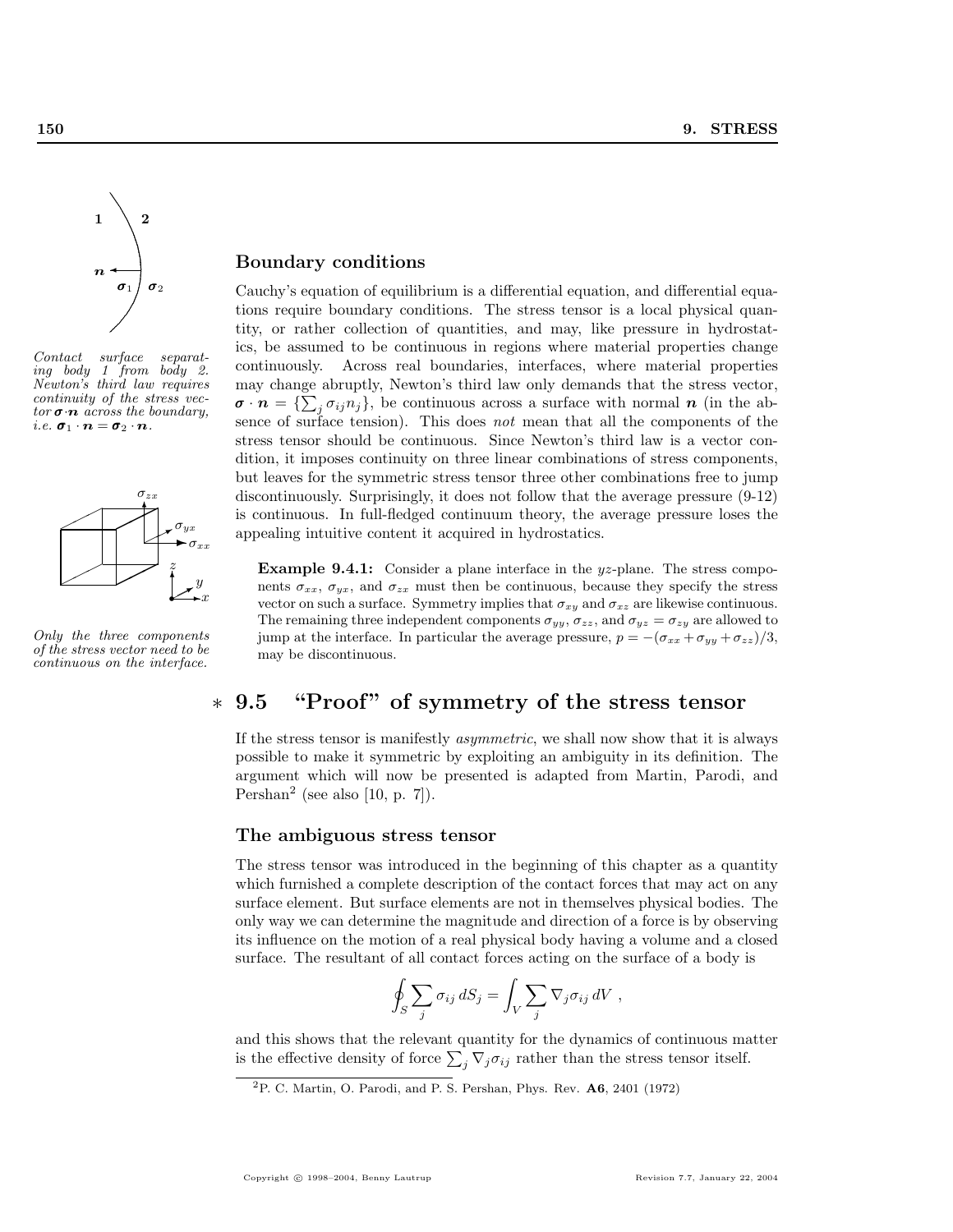Two stress tensors,  $\sigma_{ij}$  and  $\tilde{\sigma}_{ij}$ , are therefore physically indistinguishable, if they give rise to the same effective density of force everywhere. This is, for example, the case if we write

$$
\widetilde{\sigma}_{ij} = \sigma_{ij} + \sum_{k} \nabla_k \chi_{ijk} \tag{9-23}
$$

where  $\chi_{ijk}$  is antisymmetric in j and k,

$$
\chi_{ijk} = -\chi_{ikj} \tag{9-24}
$$

For then

$$
\sum_j \nabla_j \widetilde{\sigma}_{ij} = \sum_j \nabla_j \sigma_{ij} + \sum_{jk} \nabla_j \nabla_k \chi_{ijk} = \sum_j \nabla_j \sigma_{ij} ,
$$

where the last term in the middle vanishes because of the symmetry of the double derivatives and the assumed antisymmetry of  $\chi_{ijk}$ .

It remains to show that there exists a tensor  $\chi_{ijk}$  such that  $\tilde{\sigma}_{ij}$  becomes symmetric. Let us put

$$
\chi_{ijk} = \nabla_i \phi_{jk} + \nabla_j \phi_{ik} - \nabla_k \phi_{ij}
$$
\n(9-25)

where  $\phi_{ij}$  is an antisymmetric tensor,  $\phi_{ij} = -\phi_{ji}$ , chosen to be a solution to Poisson's equation with the antisymmetric part of the original stress tensor as source,

$$
\nabla^2 \phi_{ij} = \frac{1}{2} (\sigma_{ij} - \sigma_{ji}) \tag{9-26}
$$

Such a solution can in principle always be found, and then we obtain from (9-23)

$$
\widetilde{\sigma}_{ij} = \frac{1}{2} (\sigma_{ij} + \sigma_{ji}) + \sum_{k} \nabla_k (\nabla_i \phi_{jk} + \nabla_j \phi_{ik})
$$
\n(9-27)

which is manifestly symmetric. Notice, however, that the new symmetric stress tensor is not just the symmetric part of the old, but contains extra terms.

#### Non-classical continuum theories

The conclusion is, that if somebody presents you with a stress tensor which is asymmetric, you may always replace it by a suitable symmetric stress tensor, having exactly the same physical consequences.

But even if it is formally possible to choose a symmetric stress tensor, it may not always be convenient, because of the non-locality inherent in the solution to Poisson's equation in (9-26). Asymmetric stress tensors have been used in various generalizations of classical continuum theory, containing elementary volume and surface densities of moments (body couples and couple stresses) and sometimes also intrinsic angular momentum (spin). We shall not go further into these extensions of continuum theory here; so-called micropolar materials are, for example, discussed in [33, p. 493].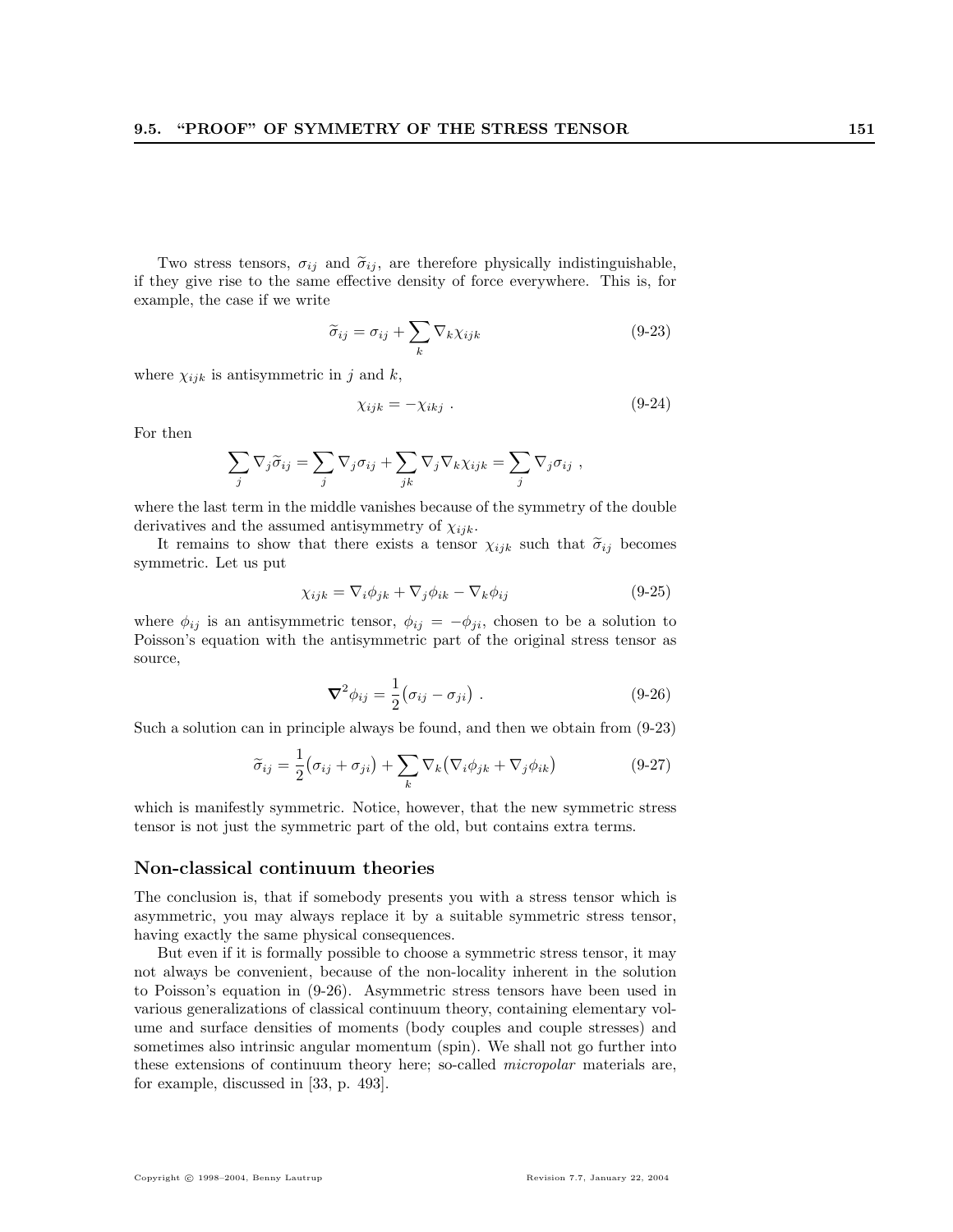# Problems

**9.1** A crate being dragged over a horizontal floor with sliding friction coefficient  $\mu$ . Determine the angle  $\alpha$  with the vertical of the total reaction force.

**9.2** A car with mass m moves with a speed v. Estimate the minimal breaking distance without skidding and the corresponding braking time. Do the same if it skids from the beginning to the end. For numerics use  $m = 1000$  kg and  $v = 100$  km/h. The static coefficient of friction between rubber and the surface of a road may be taken to be  $\mu_0 = 0.9$ , whereas the sliding friction is  $\mu = 0.7$ .

**9.3** A strong man pulls a jumbo airplane slowly but steadily exerting a force of  $\mathcal{F} =$ 2,000 N on a rope. The plane has  $N = 32$  wheels, each touching the ground in a square area  $A = 40 \times 40$  cm<sup>2</sup>. (a) Estimate the shear stress due to friction between the rubber and the tarmac. (b) Estimate the shear stress between the tarmac and his feet, each with area  $A = 5 \times 25$  cm<sup>2</sup>.

**9.4** Estimate the maximal height  $h$  of a mountain made from rock with a density of  $\rho = 3{,}000 \text{ kg/m}^3$  when the maximal stress the material can tolerate before it deforms permanently is  $\sigma = 300$  MPa. How high could it be on Mars where the surface gravity is 3.7 m/s<sup>2</sup>?

**9.5** A stress tensor has all components equal, *i.e.*  $\sigma_{ij} = \tau$  for all *i, j.* Find its eigenvalues and eigenvectors.

9.6 Show that if the stress tensor is diagonal in all coordinate systems, then it can only contain pressure.

- ∗ 9.7 A body of mass m stands still on a horizontal floor. The coefficients of static and kinetic friction between body and floor are  $\mu_0$  and  $\mu$ . An elastic string with string constant  $k$  is attached to the body in a point close to the floor. The string can only exert a force on the body when it is stretched beyond its relaxed length. When the free end of the string is pulled horizontally with constant velocity  $v$ , intuition tells us that the body will have a tendency to move in fits and starts.
	- (a) Calculate the amount  $s$  that the string is stretched, just before the body begins to move?
	- (b) Write down the equation of motion for the body when it is just set into motion, for example in terms of the distance  $x$  that the point of attachment of the string has moved and the time  $t$  elapsed since the motion began.
	- (c) Show that the solution to this equation is

$$
x = \frac{v}{\omega}(\omega t - \sin \omega t) + (1 - r)s(1 - \cos \omega t)
$$

where  $\omega = \sqrt{k/m}$ ,  $r = \mu/\mu_0$ .

- (d) Assuming that the string stays stretched, calculate at what time  $t = t_0$  the body stops again?
- (e) Find the condition for the string to be stretched during the whole motion.
- (f) How long time will the body stay in rest, before moving again?